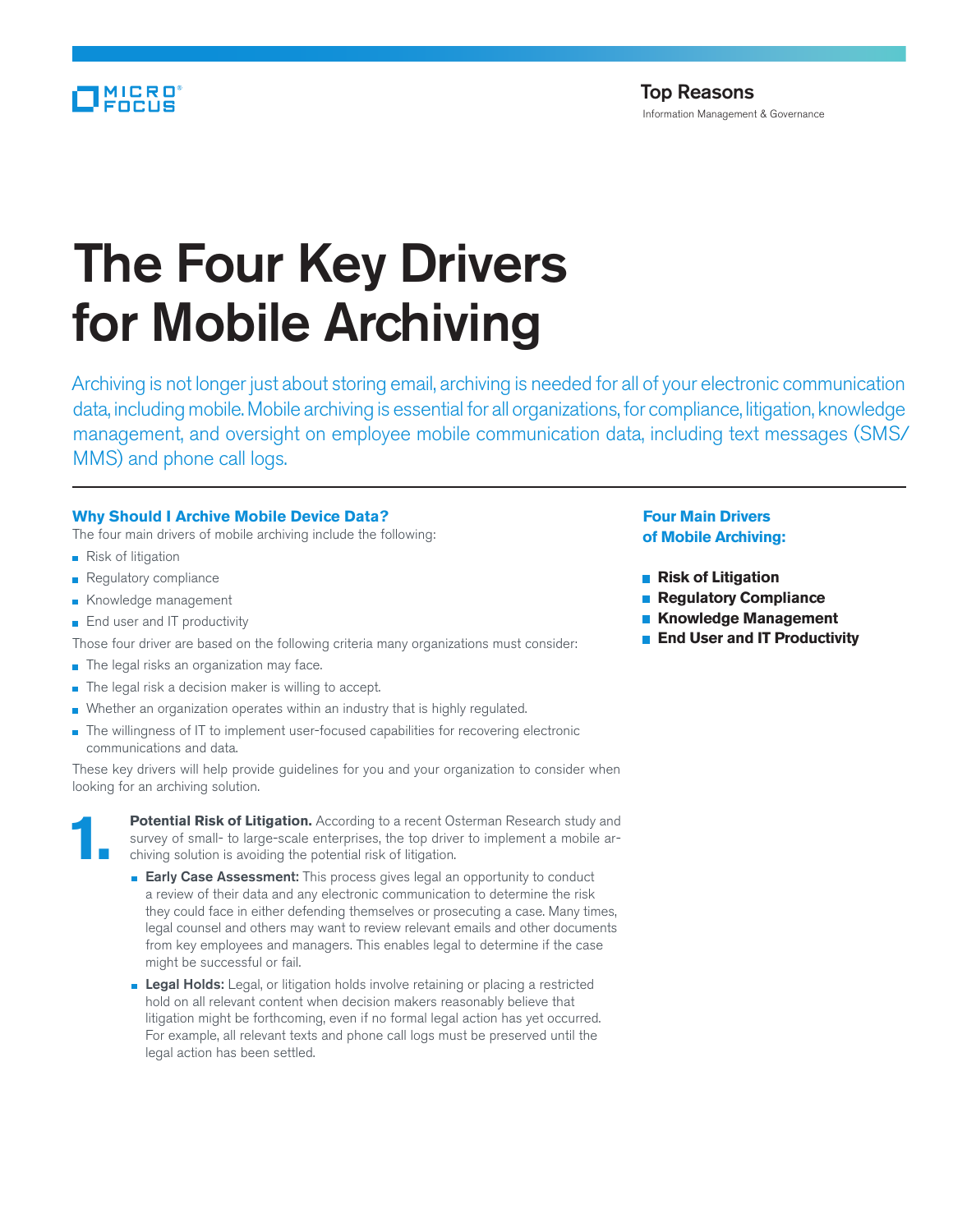**EDISCOVERY:** Electronic discovery is the formal process of searching for, extracting, producing, and reviewing relevant information from email, social media, mobile devices, or other data stores. This is based on a potential subpoena, court order, and/or other rules established during the process of litigating a case. In addition, all data is required to be delivered within a designated amount of time. Failure to do so results in fines, sanctions, and a potential loss of the case.

Regulatory Compliance. At minimum, all organizations are required to comply with the Federal Rules of Civil Procedure that require organizations to preserve and produce business records. Some industries face strict and sometimes onerous regulations. These industries include the financial services industry, healthcare, pharmaceuticals, and energy, among others. It is important to note that even supposedly "non-regulated" industries like retail and manufacturing face some level of regulatory obligation to protect business records. Consequently, decision makers in all industries must consider regulatory compliance as a reason for implementing an archiving capability.

**3. Knowledge Management.** Knowledge management is about preserving content that organizations pay employees to produce. Mobile devices contain records of communications with customers, prospects, partners, and others. Furthermore, these devices contain records of appointments and tasks that are generated by a user. In other words, mobile devices contain a record of an organization's "digital heritage."

All Electronic communication is considered discoverable content and must be stored. This includes data from mobile devices like cell phones, social media, instant messaging, file systems, SharePoint, various collaboration tools, voicemail systems, and any other repository of electronic communication.

**End User and IT Productivity.** Archiving improves the productivity of both the end users and the IT department. In many organizations, employees who misplace or delete emails and other content must submit a request to the employees who misplace or delete emails and other content must submit a request to the IT department. This type of data, whether implement archiving and then give their users access to archived content enable them to recover their own missing, deleted, or older email without having to involve the IT department. This enables individuals to recover their own email quickly and takes the burden off IT.



# **END USER ACCESS**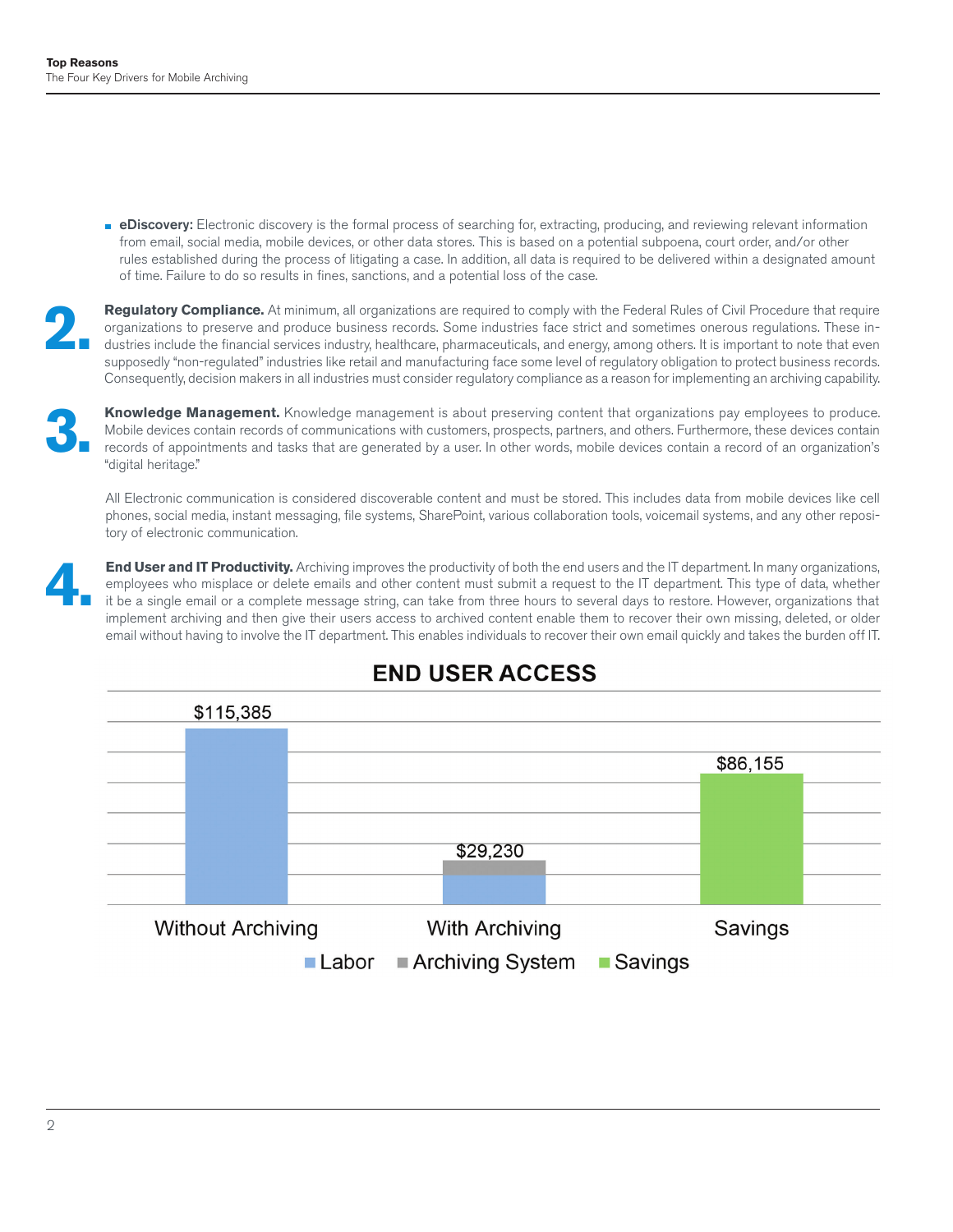Not only does the time of data recovery add up, but the costs associated with recovery add up as well. If your organization employs 500 people and each of them needs to recover just one email per month, and it takes IT 30-minutes to recover each email, that is 3,000 hours per year spent looking for deleted email. The total IT cost of email recovery will be \$115,385 without archiving, the equivalent of 1.44 full-time IT staff members.

By providing end users access to the archive directly, the time spent per incident is reduced to under five minutes. This reduces the total time spent recovering files to just 500 hours, at a cost around \$19,230 annually. Even factoring in the cost of the archiving solution (an average of \$10,000 per year), the cost savings is considerable at more than \$86,000 saved each year by archiving.

## **Does Your Archiving Solution Meet the Expectations of These Key Drivers?**

Key Questions to Consider:

- Does your archiving system have an easy case assessment ability for the legal department to quickly assess the viability of a case?
- Does your system have the ability to place legal holds ranging from a single email to multiple email accounts?
- What eDiscovery tools are built into the system?
- Does your archiving system meet regulatory compliance laws, and if so, how does the system comply with those laws?
- Does your system support single instance storage? What are the average per-seat volumes of storage that your system supports?
- What forms of electronic data does your archiving solution support? Is it accessible from anywhere? Can you search the entire archive and see the entire message string in context?
- What type of end user tools are provided within the user interface? How do you restore, search, access, and export the data?

### **What Is Your Archiving Solution?**

Archiving is essential to all organizations for information governance, regulation compliance, increased productivity, and costs savings. It's a fact: organizations must archive all electronic communication data, not just email.

#### **Micro Focus Mobile Archiving**

Micro Focus® archives SMS/MMS, BBM Enterprise and phone call logs for Android and BBM, BBM Enterprise, PIN, SMS/MMS, and phone call logs for BlackBerry. Additionally, Retain archives all encrypted SMS/Text messages and dedicated business phone number data for iOS and Android, via integration with CellTrust and TeleMessage. This means there is no need to tether or sync the device and archiving is done in real time.

Micro Focus features carrier level archiving of text messages. This gives you oversight on mobile communication data for your iOS, Android and other mobile devices on the mobile carrier network. This solution is ideal for environments with corporate-owned devices, BYOD, or a hybrid environment of both.

With this mobile archiving functionality, you don't lose valuable information, your organization stays compliant and your sensitive data stays securely within your organization.

Micro Focus offers mobile communication archiving for its Retain and Digital Safe archiving solutions.

Digital Safe: Digital Safe addresses the information challenges organizations face every day. It is uniquely able to help you achieve key business initiatives including risk mitigation, compliance, cost reduction, legal preparedness, and IT efficiency by archiving data in a private cloud environment.